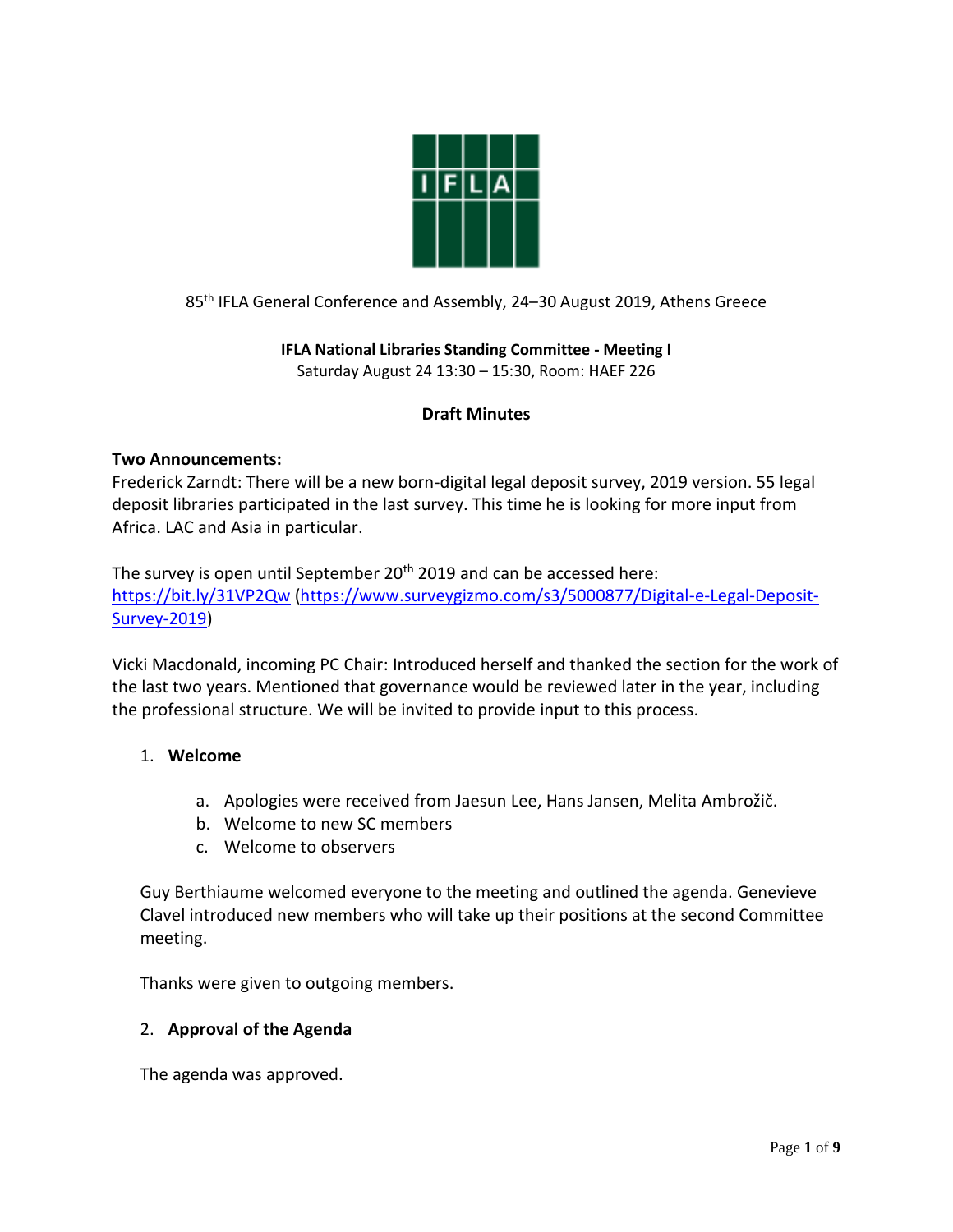## 3. **Standing Committee membership matters**

- a. Introduction to the Standing Committee for new members. [\(https://www.ifla.org/officers-corner/sc-members\)](https://www.ifla.org/officers-corner/sc-members)
- b. Election of new Officers by incoming Standing Committee (ongoing and new Standing Committee members).
	- i. Chair: Isabelle Nyffenegger, elected unopposed
	- ii. Secretary: Francesco Manganiello or Liisa Savolainen : secret ballot
	- iii. Information Officer: Stuart Hamilton, confirmed
- *c.* Renewal or retirement of corresponding members (Melita Ambrožič , Ismet Ovčina, Guy Berthiaume, Genevieve Clavel)
- a) New members were welcomed. Genevieve Clavel reminded members they are elected in a personal capacity. She outlined the commitments to be made, the role of the NatLib mailing list and the need to contribute. The role of the information coordinator was explained, and the need to share information so that it can be distributed widely to members and interested parties.
- b) Genevieve Clavel introduced the handover procedure from the old Committee to the new, and outlined the process behind selecting a Chair and Secretary. She reported that following discussion by the Committee Isabelle Nyffenegger was elected unopposed as Chair.

Isabelle Nyffenegger introduced herself and gave a short overview of her career. She committed to continue the work of the Committee, and called for people to contribute and cooperate together.

Genevieve Clavel invited the two candidates for Secretary, Francesco Manganiello and Liisa Savolainen, to introduce themselves and share why they wished to take the position. Both candidates gave overviews of their career, the breadth of their experience, and their areas of interest. Ballots were handed to SC members eligible to vote. Liisa Savolainen was confirmed as Secretary.

Stuart Hamilton was confirmed as Information Coordinator for the section.

c) Melita Ambrožič , Ismet Ovčina, Guy Berthiaume, Genevieve Clavel were confirmed as corresponding members for the section.

Christine McKenzie, IFLA President-Elect, joined the meeting to introduce herself and invite participants to her President's Session later in the week.

# 4. **Approval of the minutes from Kuala Lumpur and matters arising**

a. Approval (done by e-mail, minutes available online).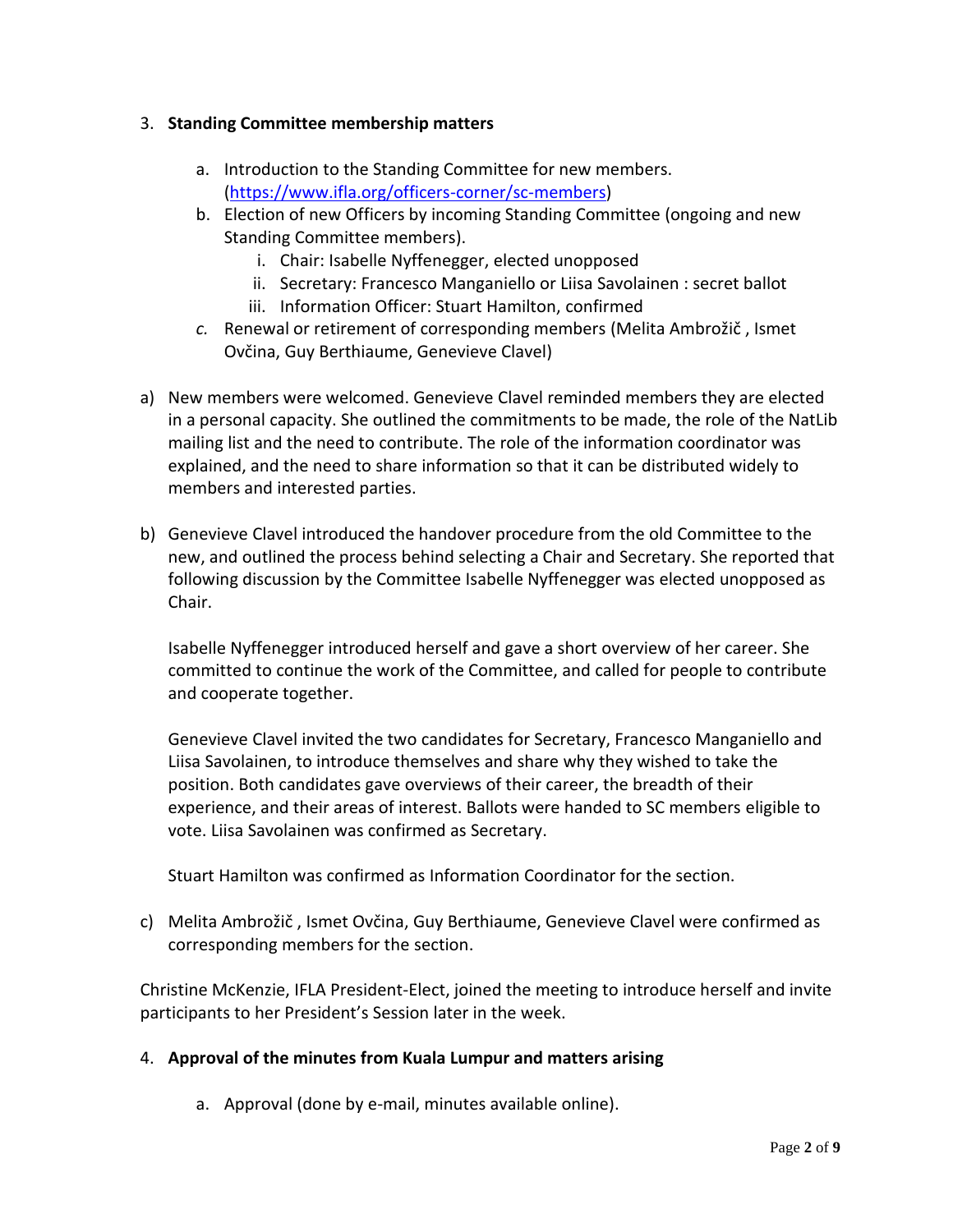- b. Matters arising in relation to the minutes
- c. Section and SIG logo [\(https://www.ifla.org/files/assets/hq/documents/ifla](https://www.ifla.org/files/assets/hq/documents/ifla-professional-units-id-guidelines.pdf)[professional-units-id-guidelines.pdf\)](https://www.ifla.org/files/assets/hq/documents/ifla-professional-units-id-guidelines.pdf)
- a) The minutes were approved.
- b) There were no matters arising from the minutes.
- c) Stuart Hamilton shared that while the National Library of Korea had provided the section with a logo for consideration IFLA took the process back in house during the year, and we are now using the results.

## 5. **Announcements and report from the Leadership Forum**

Genevieve Clavel shared information from the Leadership Forum that took place earlier in the morning. She shared that Kristel Vaimann from the NatLib section will be speaking at the President's Session mentioned by Christine McKenzie. She shared that IFLA 2020 will be in Dublin, 15-24 August. The theme will be based on the IFLA Strategic Plan 'Inspire, Enable, Engage and Connect'. IFLA 2021 will be in Rotterdam with the theme 'Let's Work Together'.

There will be a change in location of Satellite meetings. For WLIC 2020 they will need to be held in Ireland and the UK only. In WLIC 2021 satellite meetings should be in Belgium, the Netherlands and Luxembourg.

IFLA will look at governance in the coming months, with a planning phase. A handout was shared to illustrate the process. The end result will lead to a new IFLA structure, to be in place for the WLIC 2021 and the elections that precede it.

There will be a new website by the end of 2019. It will showcase section activities and be easier to use.

IFLA will also place more emphasis on regional activities in the coming year.

## 6. **IFLA Global Vision, Strategy and Section Action Plan**

*a.* Update from ongoing activities, working groups or projects. Brief report on Digital Unification WG and Library missions – more details in NLSC II **(Isabelle Nyffenegger)**

SIG reports will be given in SC II

Isabelle Nyffenegger shared that in 2016 the SC agreed it would work on the question of digital reunification and organize an open session around the subject. After the session a working group was set up which includes IFLA SCs that have an interest, as well as ICA, UNESCO, CDNL. One objective was to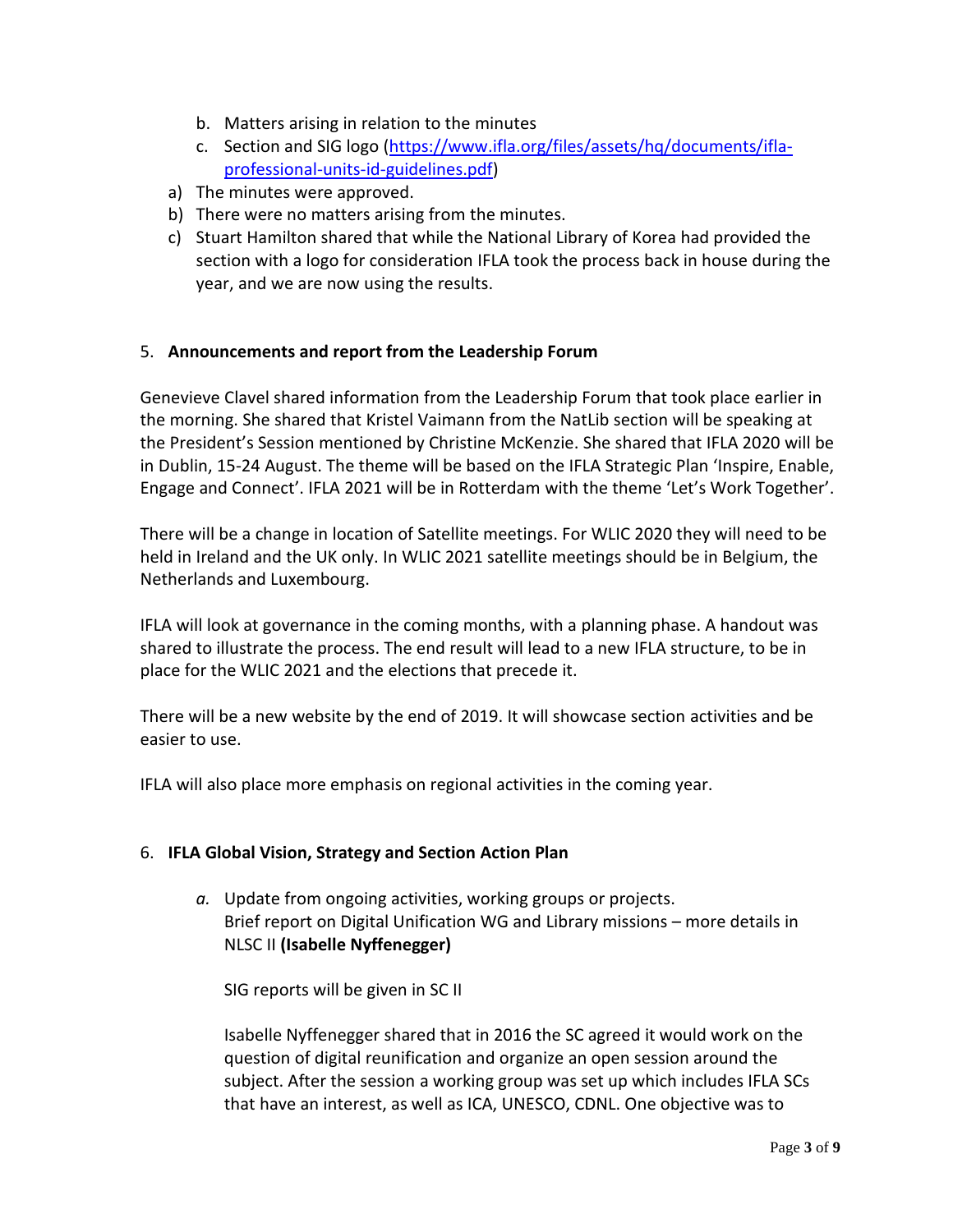produce case studies, and another was to draft guidelines for digital reunification projects. The work is completed, the guidelines are online, as well as the use cases[\(https://www.ifla.org/publications/node/92435](https://www.ifla.org/publications/node/92435) ). They should become an official IFLA standard.

In 2015 a survey was launched to look at library missions. Circumstances meant the data was not able to be analysed properly at the time, but during 2019 Isabelle and colleagues managed to move things forward. Use cases and guidelines could be forthcoming from this work.

Results from both projects to be shown at CDNL on Tuesday and at a WLIC session on Thursday.

- b. Report on IFLA Global Vision meeting in The Hague and Strategy Review Section's objectives and planning of related activities.
	- i. Communication within the Standing Committee (email, Basecamp, Zoom calls).

Genevieve Clavel spoke about the different means of communication for the Committee. Email is mostly used. Basecamp can also be used for project work and Zoom for conference calls, in consultation with IFLA HQ.

ii. Communication with members (mailing list, web pages, etc.). Information Coordinator's report.

Stuart Hamilton reported on his activities as Information coordinator: in the past year, more people have been submitting news items for the monthly newsletter. Items from this are also sent as tweets. He encouraged colleagues to send short items by the middle of each month. Links to articles in languages other than English are welcome. Please ensure that if you send information about an event or news concerning a library that is not your own that they agree to publication.

**iii.** Report on IFLA Global Vision meeting in The Hague and Strategy Review: Section's objectives and planning of related activities

Francisco Manganiello and Kristel Veimann shared a report on the Global Vision meeting in The Hague. 63 sections were represented. All worked on business plans. A lot of duplication between section's work, needs and wants. Engagement and collaboration were key words for the Nat Lib section. IFLA very keen on meaningful impacts, but there is an expertise gap within the membership that will need to be addressed. One of the tasks of the meeting was to map the topics that could be developed further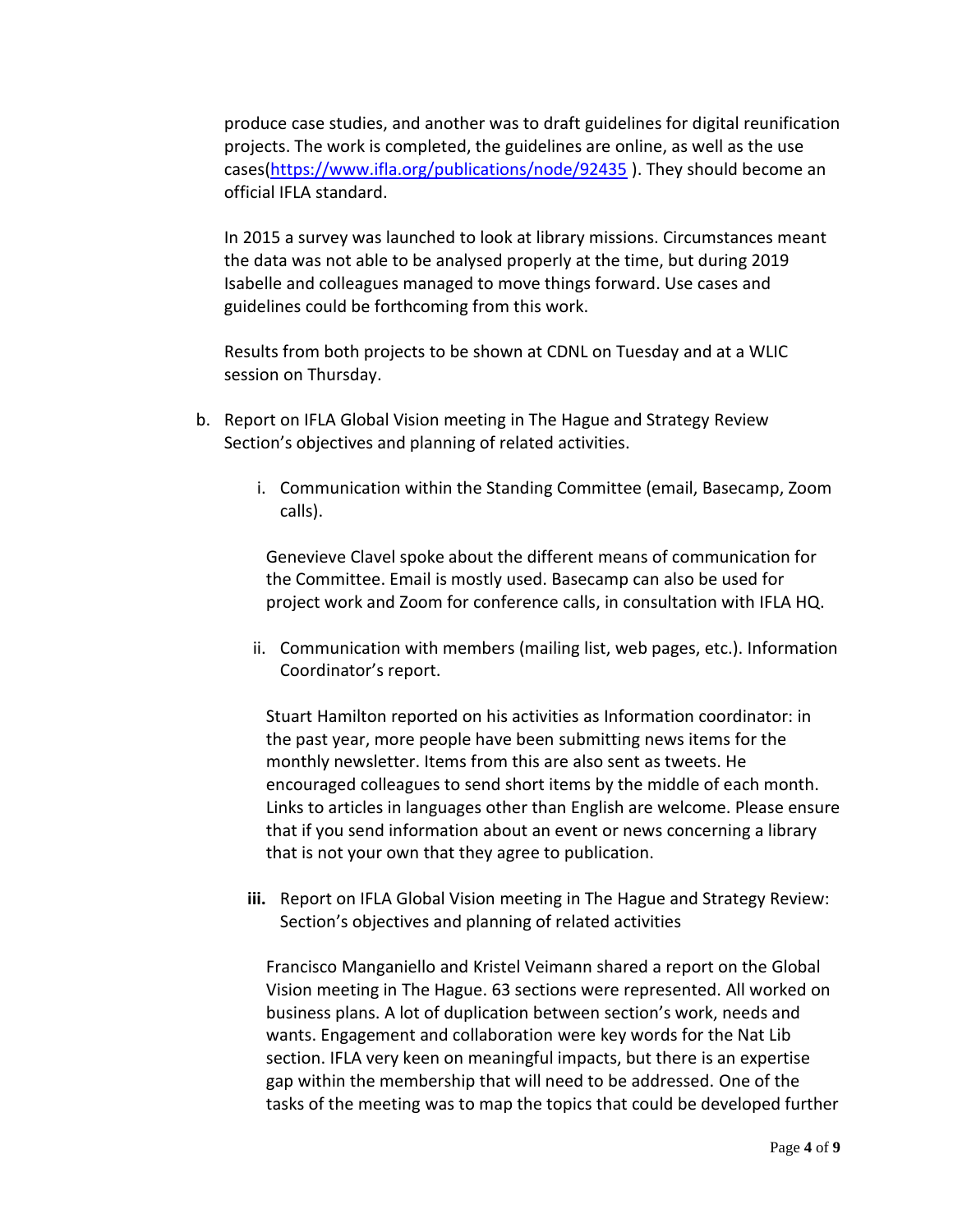during the next strategy period. The aim was to identify topics that would help to realize the objectives of the strategy. Once the topics are set, they would be the basis for preparing activities according to the action plan, and these activities should be discussed and confirmed at the WLIC in Athens.

c. Revision and update of action plan, based on discussion under b) and on papers distributed with the agenda

Genevieve Clavel led discussion on suggested actions for 2019-2020. Details are in the document 'Draft Action Plan 2019-2020 NLSC'. 15th October is the deadline for submission of the plan.

7. **WLIC National Libraries Section´s program at IFLA 2018 (open session, SIGs and other sessions of interest)**

Guy Berthiaume invited participants to attend the following sessions at the conference. Organisers of each session gave an overview of content and participants.

Monday August 26, 16:00-18:00 Room: Trianti Session 139, International Relations - East meets West - National Organisations and International Relations (SI)

Wednesday August 28, 10:45-13:15 Room: Business Meeting Room 3 Session 216, SC II - National Libraries

Thursday August 29, 08:30-10:30 Room: Mitropoulos Session 249, National Libraries: Evolving Spaces

Thursday August 29, 10:45-12:45 Room: MC3 Session 264, National Information and Library Policies in Support of the UN Sustainable Development Goals - National Information and Library Policy (NILP) SIG

Genevieve Clavel also mentioned session 273, Thursday 29<sup>th</sup> August – Engage and Connect: the PC and IFLA's units. Standing Committee members invited to attend

## 8. **WLIC session for following year**

- a. Programme ideas / Brainstorming
- b. Volunteers for the Conference organizing team : to report back in SC II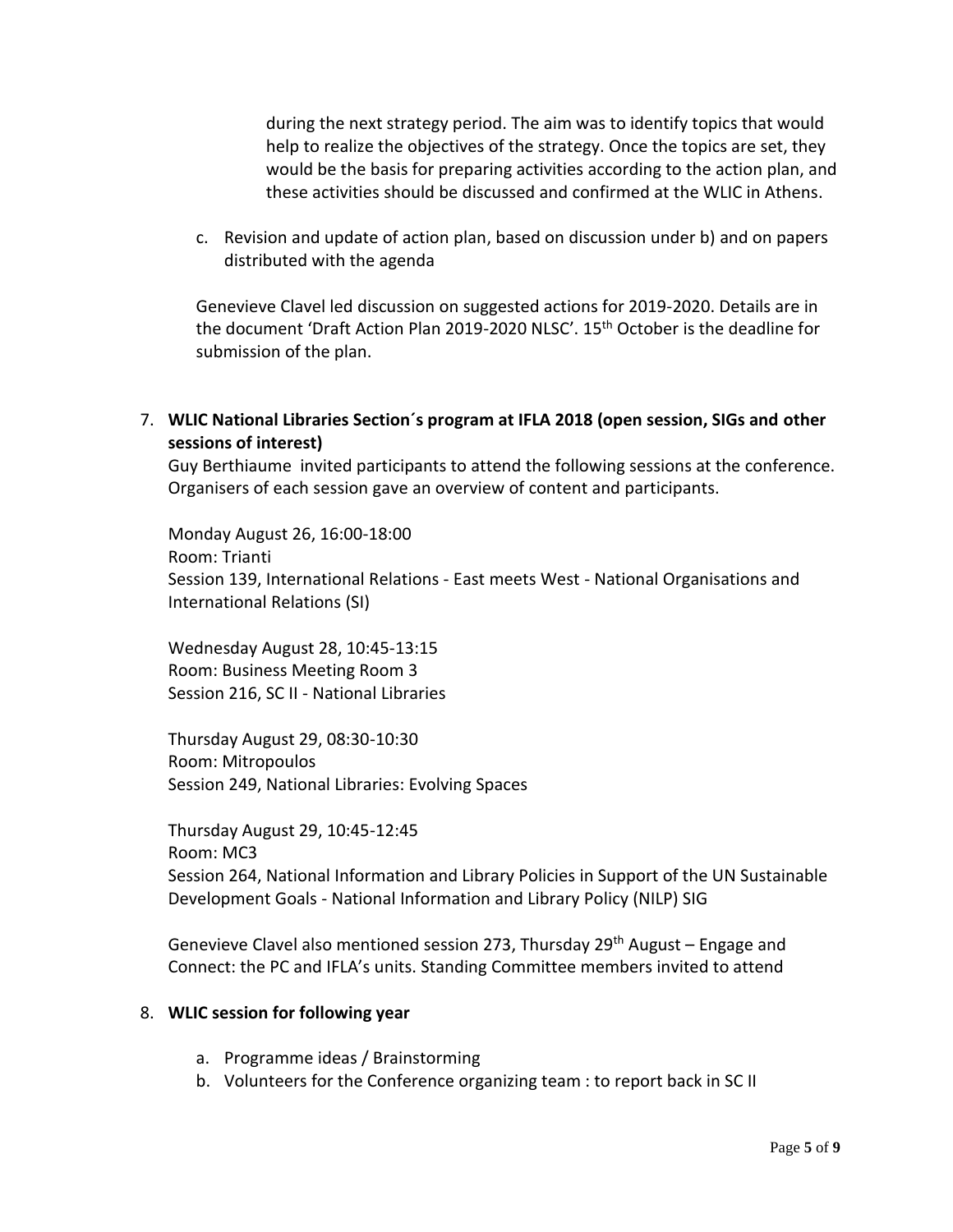Artificial intelligence

Antiquated standards for creation of national bibliography – how should we approach national bibliography now? (w/ bibliography section) How to find new talent? Recruitment, new skills, new competencies (w/ CPDWL) Grey literature Measuring impact at national level

Lars Ilshammer, Sophie Vandepontseele, Liisa Savolainen, Huism Tan , Mark Sweeney volunteered to meet to discuss ideas. Liisa will convene the group before the next business meeting.

Winston Roberts talked about northern national libraries 'twinning' with or supporting smaller global south national libraries to attend the forthcoming WLICs in Europe.

# 9. **WLIC Satellite Meetings**

a. General evaluation and feedback on the Satellite Meeting Grey Literature: Scholarly Communication in a Digital World organized IFLA Serials & Other Continuing Resources and IFLA National Libraries (August 23rd).

*b.* Decision about whether to plan a satellite meeting in Dublin in 2020 Genevieve reported that around 45 colleagues attended the satellite meeting on Grey Literature, mostly from academic libraries. Sophie Vandepontseele (Royal Library Belgium, incoming SC member) presented a paper on Grey literature and legal deposit: the approach of the Royal Library of Belgium. All papers will be made available in the IFLA Library.

The SC decided not to plan a satellite meeting in 2020.

## 10. **Any other business**

**a.** ISO standard 21248 Quality assessment for national libraries

Patrice Landry gave an overview of the revision of ISO/TR 28118 – Performance Indicators for National Libraries.

An ISO project started in 2016 to revise the ISO/TR 28118 – Performance indicators for national libraries under the responsibility of Roswitha Poll. A proposal was made following a survey of CDNL members to include both performance measurement and impact assessment in one standard. It was decided to integrate in the revision elements of the ISO 16439 – Methods and procedures for assessing the impact of libraries. A working group was set up: ISO/TC 46/SC 8/WG7, in which 11 national libraries were represented. The Standard has been published in March 2019 and contains following:

- Terms and definitions
- Quality assessment of national libraries, including mission and functions of national libraries
- Performance indicators for national libraries (overview and definitions)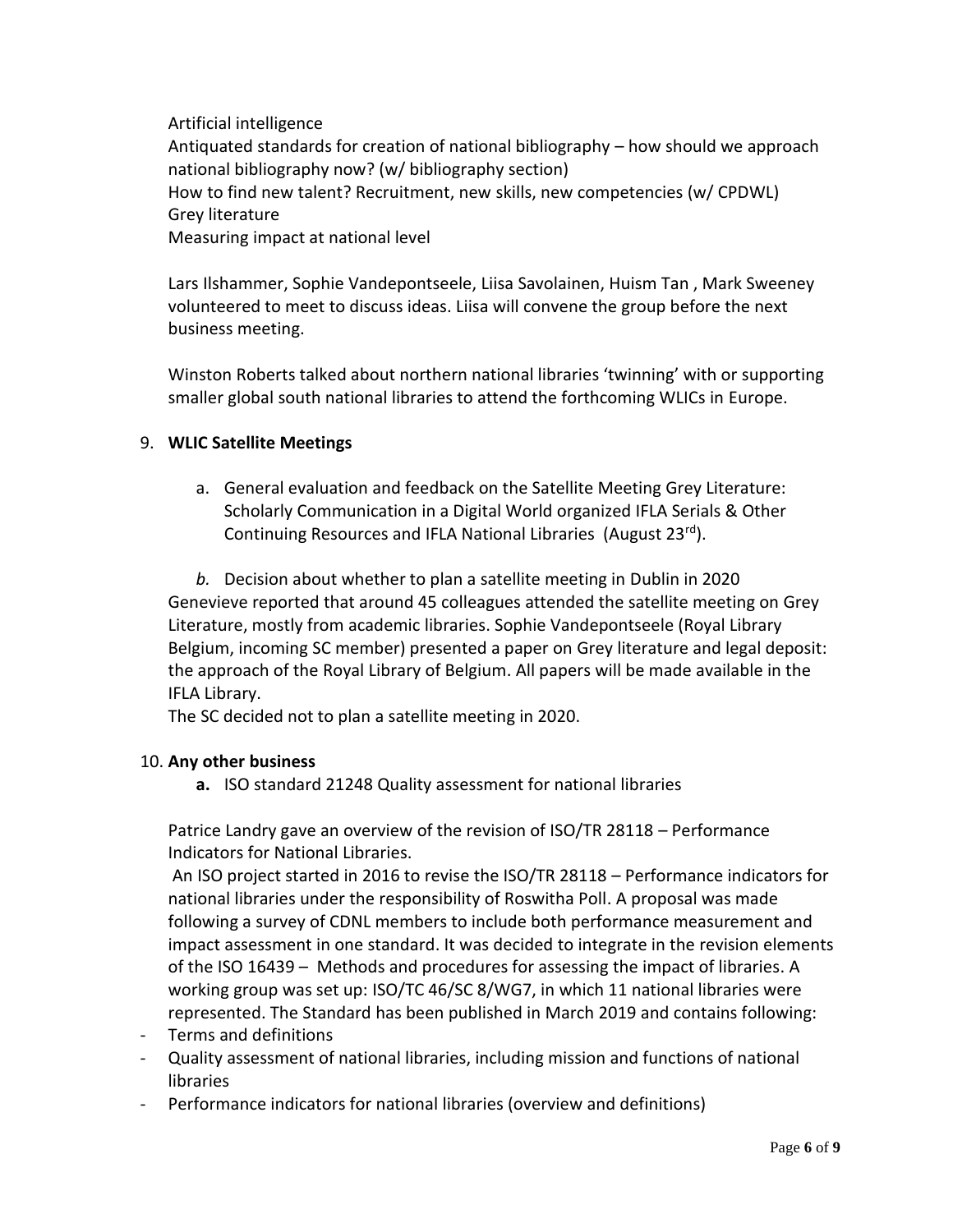- Impact assessment for national libraries Plus two appendices
- Appendix A: Description of performance indicators
- Appendix B: Examples of impact surveys

Patrice Landry asked: will national libraries use this standard? Is there a willingness on the part of the National Libraries Section and/or CDNL to promote it? A proposal was made in 2017 to look into a "tool kit" project for the application of the standard—any willingness to go forward?

Renate Gömpel reported that the German National Library has started to work on the standard, but only recently. She gave the following details:

The German National Library started to implement the new standard. As a first step, the following performance indicators will be implemented:

| A.1.2.1 Coverage of the National Imprint in the New Entries of the National Bibliography

| A.1.3.1 Number of Documents Digitized per 1,000 Documents in the Collection

- | A.1.3.3 Number of Content Units Accessed per Document Digitized
- | A.4.1.4 Staff Costs per Loan

| A.4.2.1 Number of Attendance Hours at Formal Training Lessons per Staff Member

| A.4.2.2 Percentage of Staff Time Spent in Training

The implementation of only 6 out of 34 ISO key indicators can only be seen as a starting point. DNB plans to implement more key indicators of ISO 21248:2019.

DNB regards key indicators as very useful instruments for the management of the library, especially for strategic decisions. Besides the internal use, those key indicators will also allow comparisons between the national libraries – but only if others also implement the ISO standard and publish their results annually.

If more national libraries implement the ISO standard and if they are interested in a benchmark, the result of our NL SC meeting could be building a "virtual" working group, in a way to collect resp. name those colleagues who are responsible for key indicators and statistics in the national libraries. In the next years they could report to the NL SC about their benchmark results.

**It was suggested to add this point to the action plan.**

Katharina Beberweil shared that she is stepping down as the convener of the SIG-NOIR. She thanked the SC for their support. Guy Berthiaume thanked Katharina Beberweil behalf of the SC for her hard work in promoting SIG-NOIR,

The SC thanked Guy Berthiaume and Genevieve Clavel for their work on the SC over the past four years.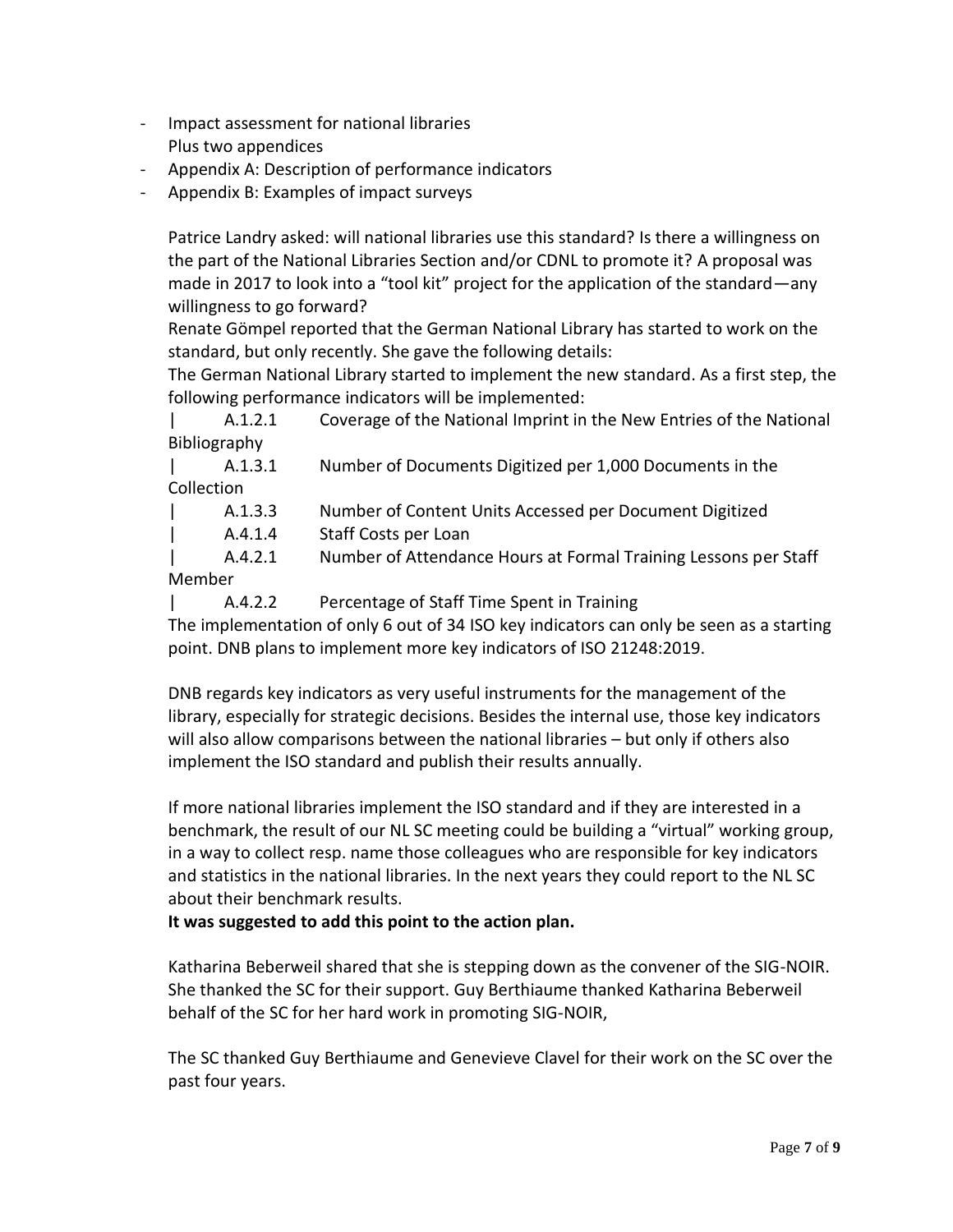### 11. **Next meeting of the Standing Committee**

All were invited to attend the next meeting, scheduled for Wednesday August 28, 10:45- 13:15, Business Meeting Room 329

#### **SC Members attending**

Chair: Guy Berthiaume Secretary: Genevieve Clavel Information Officer: Stuart Hamilton **SC Members, outgoing and remaining** Nafisah Ahmad Renate Gömpel Lars Ilshammar Katarina Kristofova Isabelle Nyffenegger Liisa Savolainen Katarzyna Slaska Mark Sweeney Kristel Veimann

### **SC Members, incoming**

Gerard Bouwmeester Francesco Manganiello Juok Park Winston Roberts Huism Tan Sophie Vandepontseele

### **SIG Convener**

Katharina Beberweil

#### **Observers**

Fatima Aziz Anthonia Onuhoa Cecilia Af Forselles Nadège Isbergue Irina Gayshun Liudmila Zaytseva Christopher Alario Abeer Al-Kuwari El Ferrane, Mohamed Hamideh Memari Parisa Paysar Saleh Zamani Hyang Nam Hae-yong Lee Hee jeong Yoon